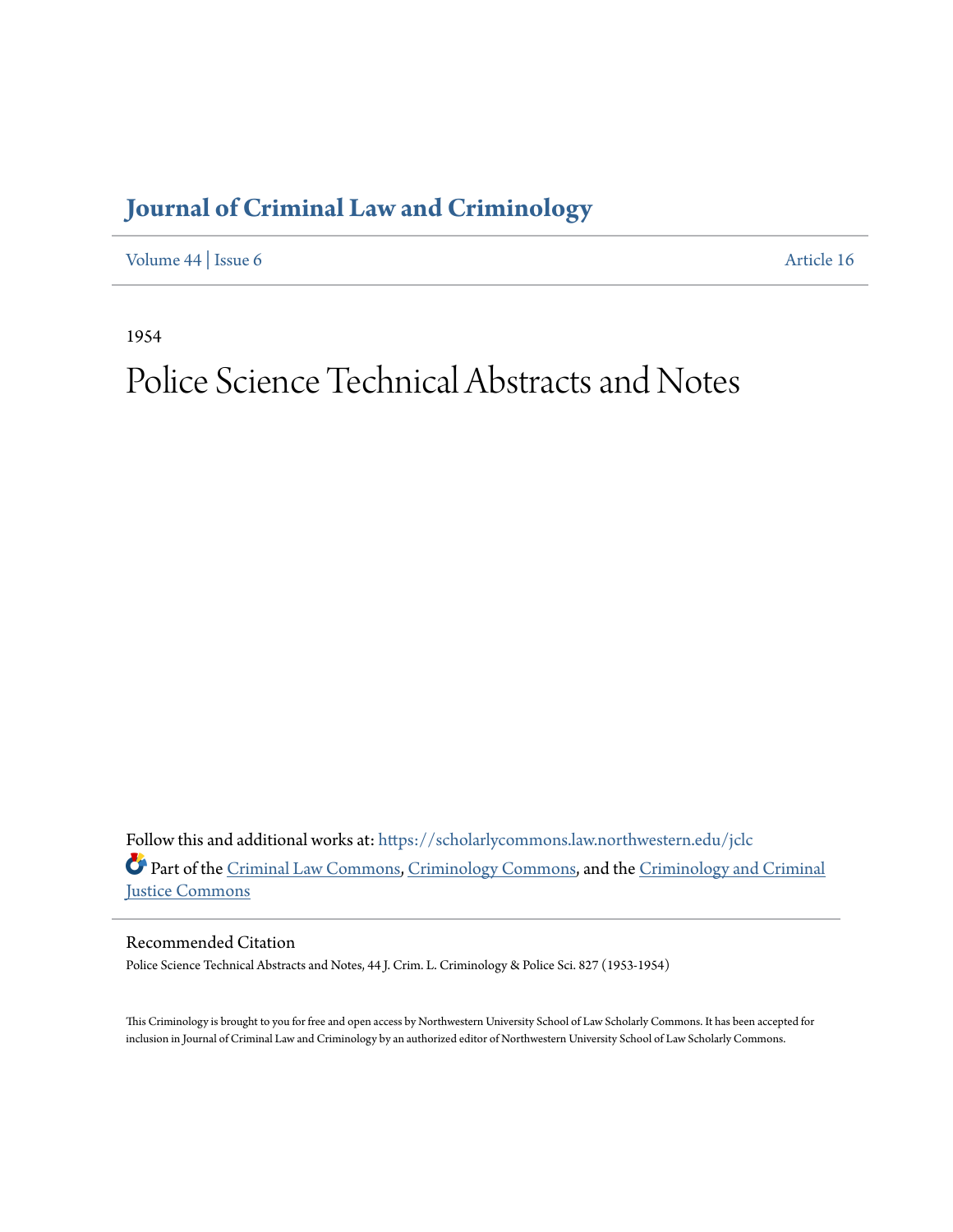## **POLICE SCIENCE TECHNICAL ABSTRACTS AND NOTES**

## **Joseph D. Nicol\***

Suppression of Cyanogen Bands in the Direct Current Graphite Arc **by** Lithium Chloride-Robert **G.** Keenan and Charles **E.** White, *Analytical Chemistry, 25* (6) **:** 887-892 (June, 1953). A method of suppressing cyanogen bands in the 3500 to 4800 **A.** region of the spectrum is proposed, which will permit the use of this region for qualitative and quantitative determinations. The authors use lithium chloride matrix in the cupped carbon to suppress the objectionable cyanogen bands without decreasing the sensitivity of the residual lines of other elements in those wave length regions. Details of the experimental work are given, and comparisons made between salts of lithium and other elements as potassium and sodium. Outcome of exposure conditions are also discussed. (Submitted by John F. Williams, Missouri State Highway Patrol Laboratory.)

Determination of DDT and Related Substances in Human Fat-Arnold M. Mattson, Janet T. Spillane, Curtis Baker, and George W. Pearce, *Analytical Chemistry, 25* (7): <sup>1</sup>065-1070 (July, 1953). The authors describe a separation method for DDT from biological materials, particularly human fat, with the use of a chromatographic column and determination of the extracted material by absorption spectra. In some fifty specimens upon which this paper is based 96 per cent of the samples showed detectable amounts of DDT and DDE. In no cases did they find DDT alone, and **DDE** was present to the extent of 39 to 86 per cent. This suggests that DDE is a degradation product of DDT. Total DDT plus DDE ranged from **"0"** to 86 p.p.m Of interest in this respect are several specimens which were collected before the advent of DDT, which did not show positive tests in this respect. These specimens were not taken on poison cases. (Submitted by John F. Williams.)

Preparation of Biological Material for the Determination of Trace Metals. Method for the Destruction of Organic Matter in Biological Material-G. Middleton and **R. E.** Stuckey, *Analytical Chemistry, 25* (12) **:** 1936 (December, 1953). A method of destruction of organic matter in biological materials was discussed by G. Middleton and **R. E.** Stuckey of the British Drug Houses, Limited, at the October-November meeting of the Society of Public Analysts. Their method consisted of heating biological material with dilute nitric acid to the point where it left a black char. Upon retreatment with small amounts of nitric acid brown fumes were evolved, and the mixture swelled into a froth and ultimately left a hard black residue. Successive repetitions of this treatment with further small quantities of nitric acid and heating on a hot plate at **3000** to **350' C.** resulted in the production of a white residue which did not char on heating. Variations of the procedure necessary for different materials was discussed. (Submitted by John F. Williams.)

The Paraffin Test-Dr. J. H. Mathews, *The American Rifleman, 102* (2): 20 (February, 1954). Dr. Mathews describes the controversial paraffin or dermal nitrate test in a very simple and down to earth manner. He points out the possibilities and limitations of the test and sums up the article with the following conclusions: "It is the author's opinion that the 'dermal nitrate test'

**<sup>\*</sup>Technician, Dade County CBI Laboratory, Miami, Fla.**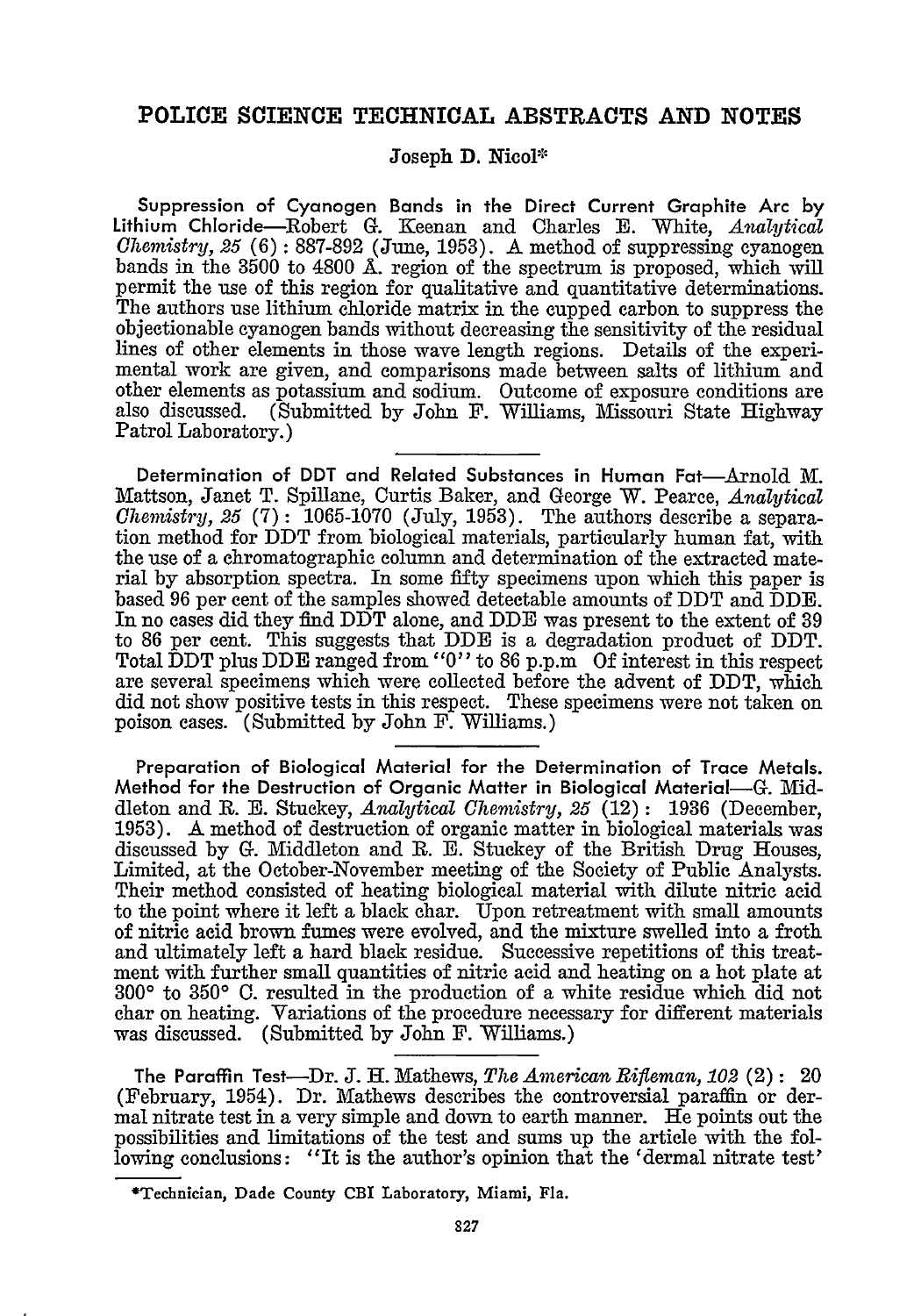has considerable value when properly used and when properly interpreted. It must be done by one who is skilled and experienced and preferable by one who has had some training in chemistry. A negative test, for reasons stated earlier, has no value as it proves nothing. A positive test may have considerable value. The test is not an infallible one, but it often is useful." (Submitted by John F. Williams.)

**A Novel Photographic Technique for Preparing Halftone Masters for Diazo** Type Reproduction-H. Carl Haw, *Photographic Science and Technique* (PSA Technical Quarterly): 13-16 (February, 1954). A method developed by this writer for reproducing continuous tone illustrations came about because of the need of a small quantity of reproductions (25 to 250 copies) in connection with various classes of reports. Police Departments having diazo type equipment may find the method applicable. The author describes the preparation of a negative and a screened master which is used for the final diazo printing. After this master has been completed, it is reported that 250 prints can be made in a period of 30 minutes at a cost of \$3.40 for labor and materials. (OH)

The London River Police-W. C. Batson, *International Criminal Police Review,* Number 74: 3-11 (January, 1954). An history of the 154 years of service of the Thames Police is given. Of particular interest are the descriptions of equipment for dragging, locating, and recovering objects under water. These include permanent magnets, steel nets, three pronged grapnels, tripdrags, and chain drags. Rescue equipment and resuscitators are carried as standard equipment. The personnel are selected for special aptitudes and receive special training for this duty.

The Examination of Typewriting-J. Gayet, *International Criminal Police Review, Number 74:* 25 (January, 1954). Glass alignment plates for 25 mm., 0.1" and 2.6 mm. spacing are discussed. They consist of small rectangles and are similar to plates designed by Osborn and Stein.

Struck by Lightning-J. H. Rogers, *International Criminal Police Review,* Number 74: 12, 13 (January, 1954). The burns found on a body struck by lightning are described. Money in the watch pocket and a jimmy inside the coat sleeve produced areas of burns adjacent to them.

Photography in Confined Spaces-S. V. Grundy, *The Police Journal, 27:* 42-8 (January, 1954). A fixed focus camera is supported on a bracket attached to a large C clamp. The exposures are made with open flash, the shutter being tripped by a long string supported by slant-drive picture hangers. With this device a camera can be supported by light fixtures, door jambs, and the like.

The Use of Aniline Dyes and Anthracene in the Detection of Petty Theft-T. J. Clogger, *The Police Journal, 27:* 51-6 (January, 1954). The use of aniline dyes, phenolphthalein, anthracene, quinine sulphate, and silver nitrate as theft detection powders is discussed.

Conference on Delinquent Youth-New York University Graduate School of Public Administration and Social Services held a one day conference on Delinquent Youth April 9, 1954. The conference considered the nature of